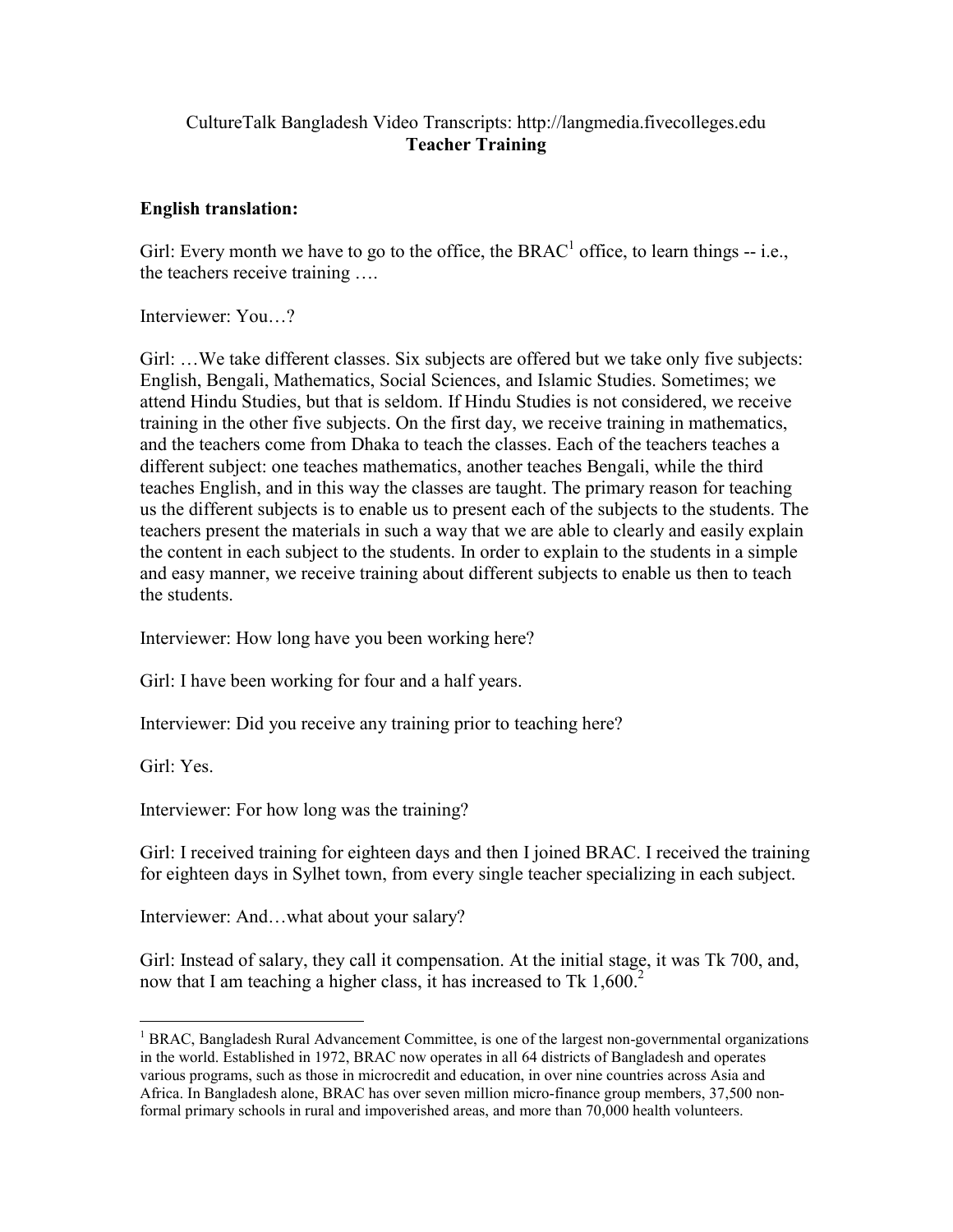Interviewer: So it has almost doubled in four years.

Girl: Yes, it has doubled.

About CultureTalk: CultureTalk is produced by the Five College Center for the Study of World Languages and housed on the LangMedia Website. The project provides students of language and culture with samples of people talking about their lives in the languages they use everyday. The participants in CultureTalk interviews and discussions are of many different ages and walks of life. They are free to express themselves as they wish. The ideas and opinions presented here are those of the participants. Inclusion in CultureTalk does not represent endorsement of these ideas or opinions by the Five College Center for the Study of World Languages, Five Colleges, Incorporated, or any of its member institutions: Amherst College, Hampshire College, Mount Holyoke College, Smith College and the University of Massachusetts at Amherst.

<sup>&</sup>lt;sup>2</sup> The taka is the unit of currency in Bangladesh.